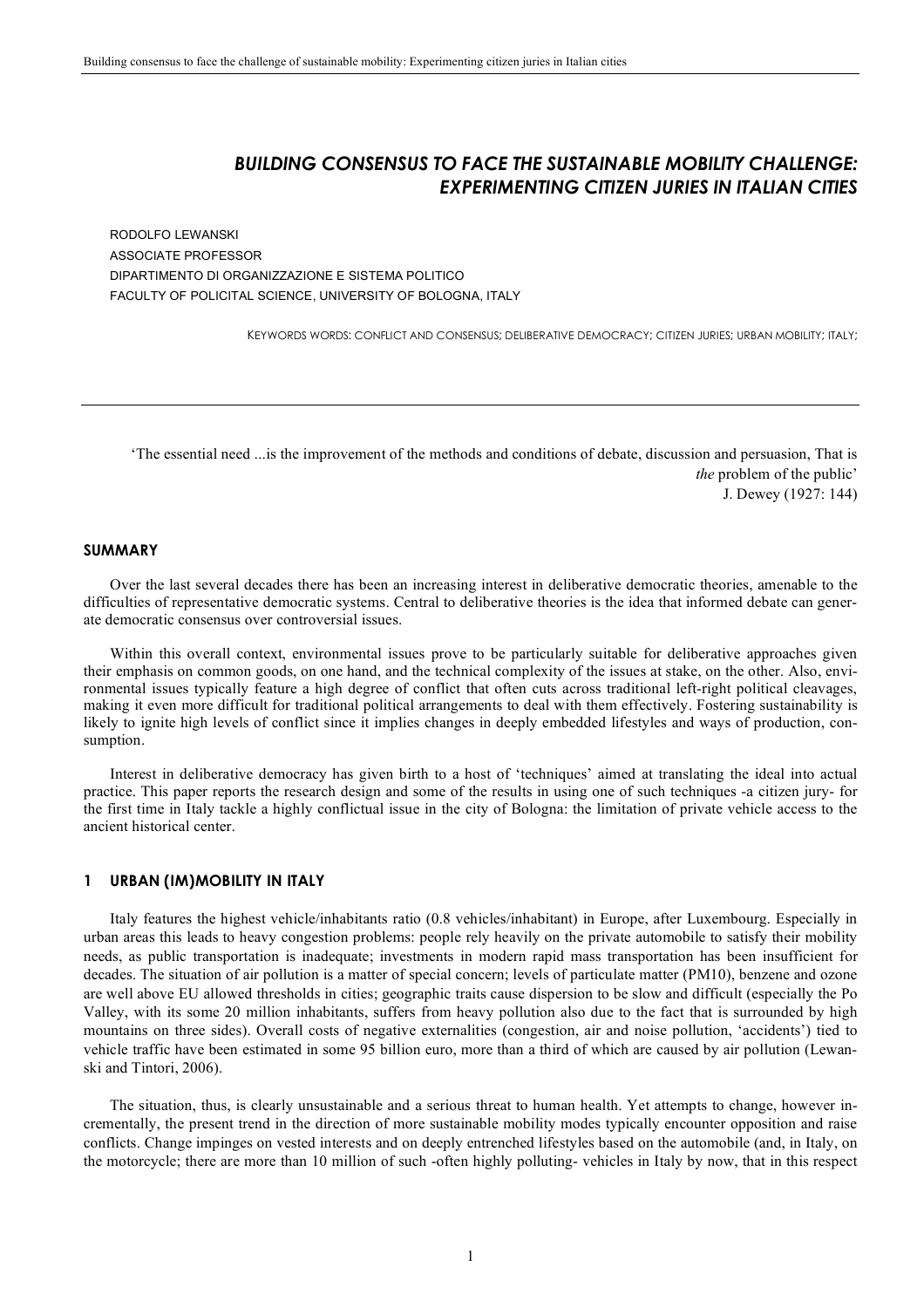ranks first in Europe). Though there has been some opposition (citizen committees in several Italian cities<sup>1</sup>), the auto still enjoys a wide and deep social approval and is considered an individual right.

Measures of various kinds to reduce private traffic in major Italian urban have been adopted over the last three decades. Initially such measures were aimed at reducing congestion (Desideri and Lewanski, 1999), but, as air quality standards have been introduced by national and EU legislation, their focus shifted towards the reduction of polluting emissions. Along with emergency measures when legal thresholds are bypassed (especially in the winter periods), local policies have to a large extent focused on limiting private vehicle access to the ancient city centers (where pollution levels are higher due to narrow streets, in which dispersion of air pollutants is more difficult); Bologna was one of the first to adopt such measures since the mid-'80s.

# **2 DELIBERATIVE DEMOCRACY**

Democratic theory is increasingly interested in deliberation (Bächtiger and Steiner, 2005: 13). The roots of the deliberative turn can be traced back the critique of Western democracies by social movements of the '60s (Mansbridge, 2003: 177; Krantz, 2003: 226), but even further back to the contributions of U.S. scholars as Mary Parker Follett (1919) and John Dewey (1927). During the '70s deliberative ideals started to be translated into actual practice as the first techniques (such as *Plannungzelle* in Germany -Hendriks, 2005: 89- and *Citizen Juries* in the United States) were developed (in the same period in which alternative dispute resolutions emerged); major theoretical contributions appeared during the following decade (Mansbridge, 1983; Barber, 1984; Habermas, 1984, among others). Since then more than a 1,000 deliberative experiences have been carried out at the local level (Rosenberg, 2005: 212).

The growing interest -both theoretical and practical- for deliberative democracy stems from the inadequacies and difficulties of present liberal democracies based on representation and aggregation of preferences. The distance between the democratic ideal and its actual functioning and performance is evident both to the polity and to the public, as traditional institutions are at odds in making the decisions in the face of the challenges of contemporary society, featuring increasingly socially and technically complex issues (Fung, 2004: 16), value conflicts, social fragmentation, demand overload, policy interdependency, excessive influence of interests groups, just to mention a few. The loss of effectiveness and responsiveness of the political-administrative systems brings about citizen political apathy, loss of social capital stock (Putnam, 1995), the widespread feeling that the agenda is influenced by interest groups and the distribution of power within society, and ultimately loss of legitimation.

If deliberative democracy initially expressed an 'antagonistic' ambition vis-a-vis representative democracy, this trait has given way to a more moderate -but perhaps more realistic and potentially effective- goal, that is to '*deepen democracy*' (to use the title of a book by Fung and Wright, 2003a) by protecting democracy from the above mentioned trends threatening its nature, if not its survival. The role of deliberation is not to substitute representative democracy, but rather to supplement and expand it making it stronger and more vital (Chambers, 2003: 308).

In this perspective deliberation presents a number of potential contributions to offer.

- It increases social capital and civic virtues: involvement in decision-making makes people better citizens, more aware of public issues and active (this argument dates straight back to Aristotiles ), and confident in their own capabilities (atrophied by traditional democracy) of acting in the public sphere (*self-efficacy*); furthermore, it fosters reciprocal respect among citizens (Neblo, 2005: 175). Thus, deliberative processes are 'schools of democracy' (Fung and Wright 2003b: 30-2).
- It produces wiser and more rational decisions (Bobbio, 2004) as compared to other types of processes by allowing a wider range of interpretations of problematic situations and of solution options to be considered: citizens can often offer in-depth knowledge of problematic situations, and effective ideas on how to tackle them; also, it allows values and preferences of affected actors and communities to be incorporated into collective choices.
- Due to its secular character, the contemporary State encounters great difficulty in dealing with value-laden issues, whereas deliberative processes can assist social actors in finding reciprocally acceptable choices.

 <sup>1</sup> For <sup>a</sup> discussion of such committees, see Piazza G., Lewanski R., Mosca L. and Andretta M. (2003), «Protestare <sup>e</sup> argomentare: le campagne dei comitati di cittadini contro il traffico in quattro città italiane», *Rivista Italiana di Politiche Pubbliche*, n.1, April, pp. 65-99; Contro il nemico invisibile. Comitati, inquinamento e salute a Bologna, I quaderni Nuovamente, Edizioni SIGEM, Modena, 2002.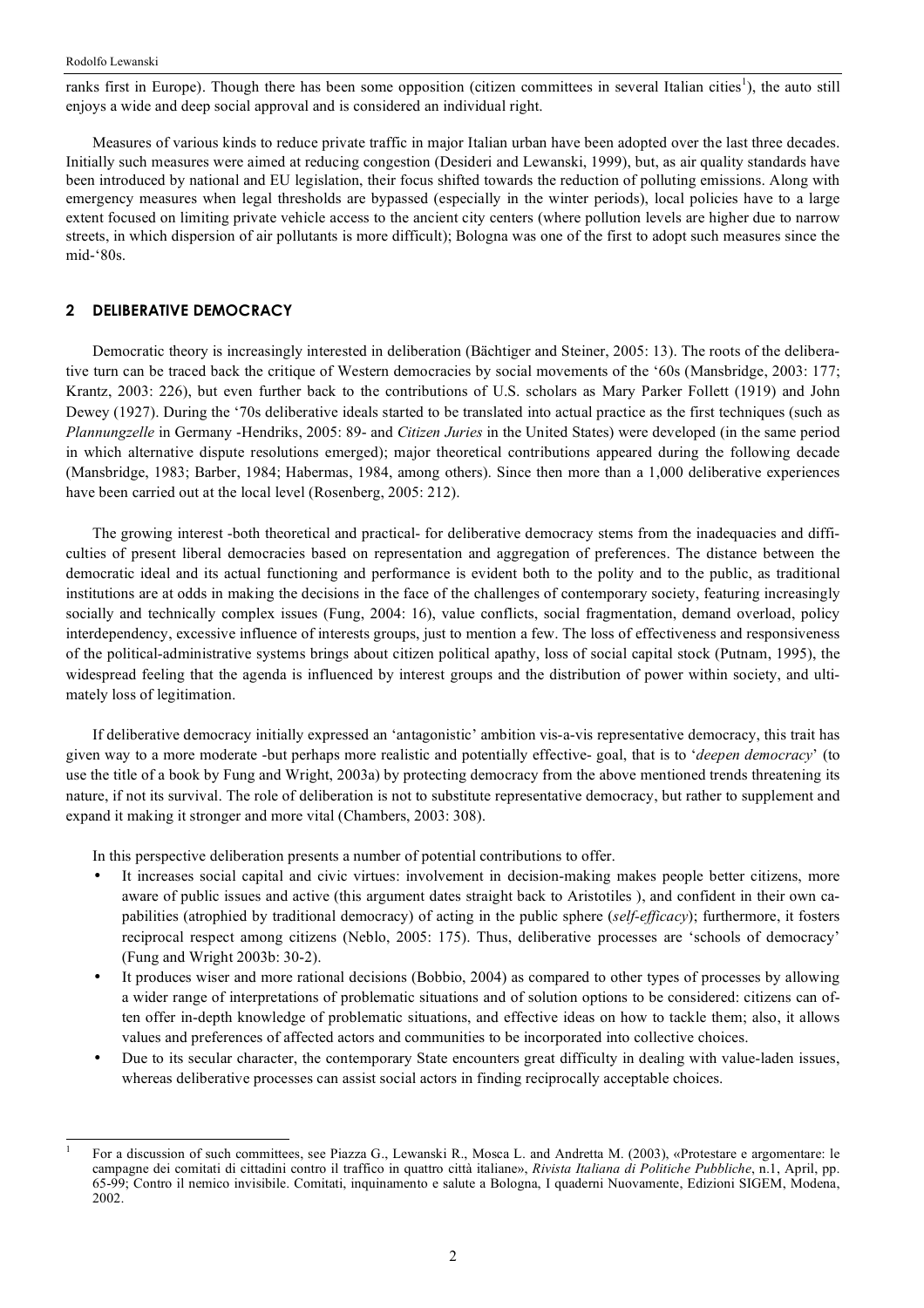- Decisions adopted through processes involving affected parties, rather than 'parachuted' from 'above', are more acceptable and perceived as more equitable; in a secular society, legitimation cannot be based on metaphysics, but must derived from the democratic nature of the decision-making *process* (Habermas, 2005: 386).
- Overall, deliberation increases the legitimacy of authorities resorting to such processes.
- Finally, by involving affected parties, deliberation increases chances of successful implementation of decisions by creating a sense of ownership among social actors; it also enhances responsiveness and effectiveness of administrative agencies (Fung, 2004: 4).

The goal of deliberation is to produce consensual decisions on controversial public issues, along with better mutual understanding among parties. It aims at doing so by means of orderly and structured reflexive processes 'in which individuals are brought to think about their positions' (Dryzek, 2000: 79), that in turn brings about opinion and preference shifts. More specifically deliberation implies:

- Cognitive processes within and among participants (who, depending on context, can be individual citizens, representatives of communities or sections of it, stakeholders, authorities); deliberation aims at enhancing decisions based on their informed, rather than 'raw', opinions and preferences.
- Dialogic processes among participants in which the 'non-coercive coercion of the best argument' prevails (Habermas, 1984: 25); arguments should be socially acceptable, logic and coherent, rather than based on purely 'egoistic' partisan claims (Mansbridge 2003, 179; Goodin 2005, 190). This should foster the quest for common reasons and common good (Melville, 2005: 110). Structured processes (that may or may not use specific techniques or combinations thereof) aim at creating a positive context of relationships and at ensuring that all participants have adequate opportunities both to have express their 'voice' (inclusion) as well as to actually be listened to.

Though deliberation does not eliminate asymmetries of power and resources existing in society (including diversity in dialectic capabilities; Bächtiger e Steiner 2005, 154), it does attempt to give 'voice' to those social actors who have less opportunities to express it in 'traditional' decision-making processes, and allow them to do so in fora 'protected' from such asymmetries, to some extent.

Deliberative democracy has, understandably, been heavily criticized from a theoretical perspective (e.g. Sanders, 1997), but perhaps it is doubts expressed in relation to its actual practicability and usefulness in 'delivering' according to its promises that are more 'decisive': if deliberation isn't 'doable' and if it doesn't provide added value, it will remain perhaps an interesting field of academic work, but it will not represent a contribution to public issue solving, nor will it be an ailment for the pathologies of representative democracy. Thus, its qualities -and limitations- must be empirically tested (Melville, 2005: 107; Bächtiger and Steiner, 2005: 155); a process of social learning through 'practice-thought-practice' (Mansbridge, 2003: 176-8) aimed at developing approaches, in turn capable making deliberation credible in the eyes of policy-makers and the general public, thus, is in order.

# **3 A DELIBERATIVE PRATICE: THE CITIZEN JURY**

The challenge deliberation must face is to translate theory into practice. Though the models of the ancient Greek polis or of the New England town meeting (and perhaps of the Swiss cantons) have been influential on deliberative democracy, time, size and distances make face-to-face dialogue unfeasible on a large scale in contemporary societies (Goodin, 2000). In response to this problem a number of techniques have been designed and put to practice<sup>2</sup>; two fundamental aspects they must deal with are:

- the choice of the participants: who, how many, how are they selected?
- the type of dialogic and cognitive process: how are participants exposed to each other and to relevant information and knowledge?

This paper presents and discusses the results of a research project aimed at testing a specific deliberative pratice, i.e. the citizen jury, a technique designed in the '70s by Ned Crosby (Crosby e Nethercut 2005, 112; Smith e Wales 2000). Its goal is to allow decision-makers to acquire the informed opinion of a group of citizens -representing a microcosm of the 'universe' involved in an issue (for example a community)- in relation to controversial matter. According to the original format developed by Crosby, the number of jurors is relatively small (12-24) in order to foster direct dialogue; they meet for 4-5 consecutive days, a time required to analyze in depth a specific matter (Jefferson Center 2004). During this period they are

 $2$  For a description of a number of such techniques see the website of the International Association for Public Participation (IAP2).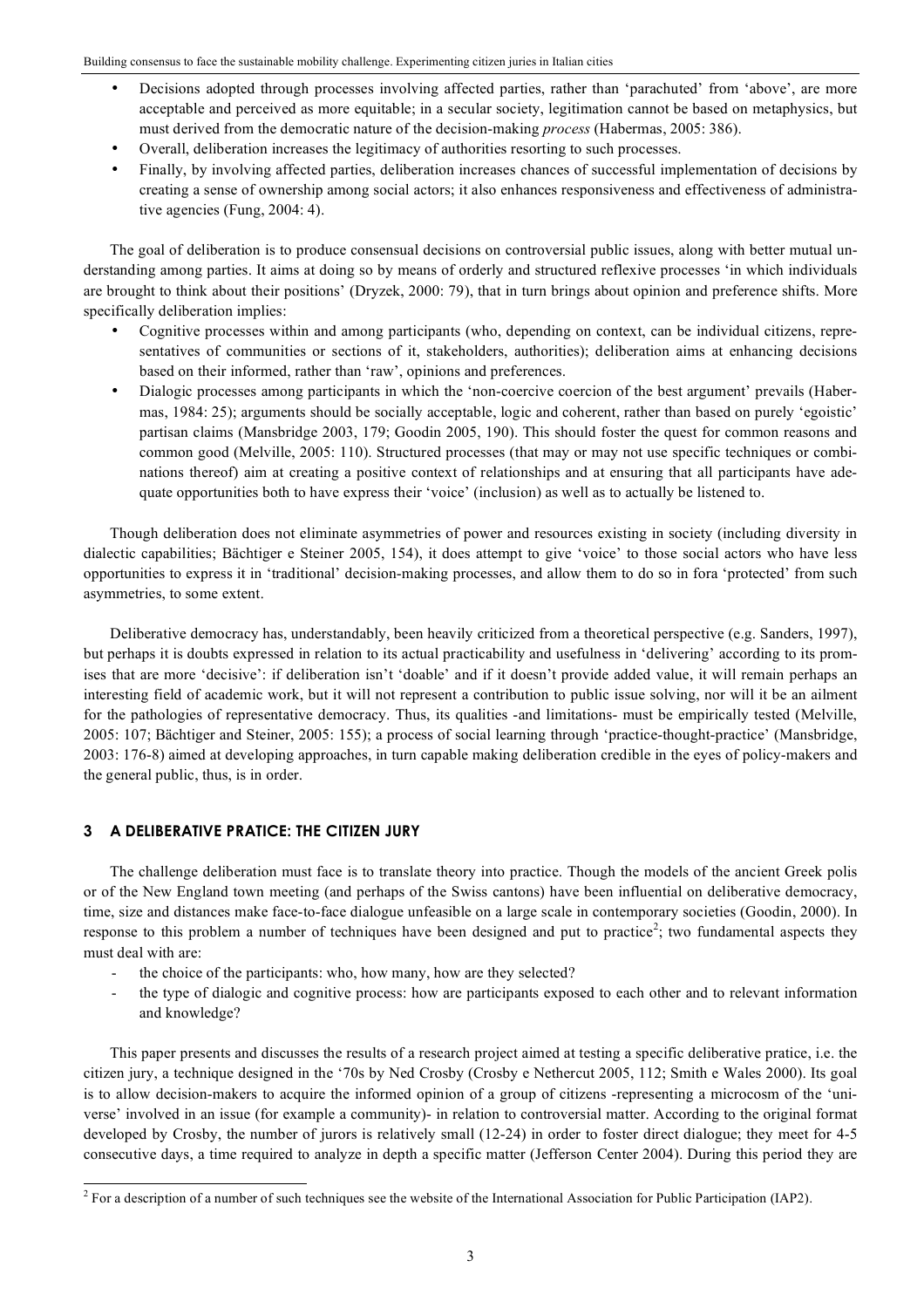exposed to information provided by experts, stakeholders and discussion. In the end, the jury issues a verdict, in relation to a specific charge, or question, on the matter at hand; the charge is formulated by the organizer (typically a public authority responsible for the decision). The authority resorting to such process should clearly state in what account it will take the verdict: it might well not commit itself to adopting it as the final decision, but it should at a minimum guarantee that it will publicly motivate the reasons by which it accepts or rejects it.

Some 30 juries have been carried out up to now in the U.S. and approximately 200 in other countries, especially the U.K. and Australia (Carson and Hartz-Karp, 2005). The project discussed here was an academic 'experiment' aimed at testing, for the first time, such approach specifically in the context of Italian political culture<sup>3</sup>. The jury took place in Bologna on March 5, 2006 (in the same period a 'gemini' experiment was carried out in Turin, albeit with several differences<sup>4</sup>). Under several respects the Bologna jury differed from the original model, since the organizers (academics, in this case) preferred to follow insofar as possible the approach adopted in a similar experiment carried out the previous year in Dublin (in that case the charge concerned waste incineration; French and Laver, 2005)<sup>5</sup>. Thus, the jury lasted only one day<sup>6</sup> (a Sunday, in order to foster participation of working individuals) and it involved a larger number of members: 50 citizens were invited, aiming at the actual participation of approximately 40 considering a physiological attrition rate (French and Laver, 2005) by which some jurors would not show up on the day of the jury.

An Advisory Board was set up, with the task of checking the choices made by the organizing team and preventing bias as much as possible (Coote and Lenaghan, 1997: 79; French and Laver, 2005: 15); three distinct categories of actors formed the Board: 1) stakeholders, both environmental (*Legambiente*, WWF, Anti-smog citizen committees) and economic and proauto (associations of shopkeepers –ASCOM and *Confcommercio*-, artisans -CNA-, Automobil Club -ACI-; the local association of industries was invited but never replied); 2) public authorities (Municipality, Province, Region and the regional environmental agency ARPA; 3) experts (a jurist and a climatologist<sup>7</sup>).

In selecting the charge it was decided from the outset that, in order to verify the adequacy of the technique to produce consensual decisions, the issue would be related to urban environmental quality and would have a high degree of: a) relevance b) conflict e c) technical and social complexity (furthermore, a similar issue would be selected both in Bologna and Turin).

Traffic limitation is certainly a relevant issue in Bologna, hotly debated over the last 20 years or so. In a local referendum held in 1984 more than 70% of votes were in favor of closing the center to traffic. This clear mandate however was implemented during the following years with great caution by municipal Administrations; each measure adopted to limit vehicle access caused reactions from opponents (mainly the shopkeepers) and criticism from supporters (accusing the measures of being insufficient). In 1994 an automatic system (called 'Sirio') capable of controlling vehicles entering the center and issuing fines to those that were non authorized to do so was set up, though for juridical and political reasons it was hardly ever in use until  $2004^8$ .

Furthermore, in formulating the charge the organizers had to balance two somewhat opposite requirements: on one hand the charge had to be as neutral as possible in order to avoid influencing -in one way or another- the jurors and predetermining the verdict; on the other, it had to be framed in terms that would emphasize the adversarial nature of the process (as in a judicial trial), at least in its initial phase (in deliberative processes, the existence of conflict is not an obstacle to the quest for consensus; quite on the contrary, it represents the starting point; Melville, 2005; 126).

<sup>&</sup>lt;sup>3</sup> The research project, funded by the Ministry for research and Universities (MIUR) and directed by G. Freddi of the University of Bologna, was designed and carried out in cooperation between the Universities of Bologna (whose team was composed by D. Giannetti and R. Lewanski, with the assistance of D. Natali), Turin (L. Bobbio, S. Belligni, S. Ravazzi, I. Romano, N. Podestà and A. Chiari) and Trieste (L**.** Pellizzoni, G.Delli Zotti, C. Corvino**).**

<sup>&</sup>lt;sup>4</sup> The Turin jury had a smaller number of members (21) and was carried out on two consecutive Saturdays; for a thorough description see the website http://www.dsp.unito.it/download/wpn7.pdf

<sup>&</sup>lt;sup>5</sup> A similar project, also concerning urban traffic limitation, should be carried out shortly by M. Lejenaar of the University of Njmegen and colleagues in several Dutch cities.

<sup>6</sup> The jury lasted exactly 10 hours from 9 AM to 7 PM (including 1,30 hour for coffee breaks ad lunch, that also represent useful occasions for discussion, 'cognitive exchange' and developing personal relationships, a precious asset in deliberation).

<sup>7</sup> Respectively G. Endrici, Faculty of Political Science, Bologna, and A. Navarro, Istituto Nazionale di Geologia e Vulcanologia.

<sup>&</sup>lt;sup>8</sup> At present access to the city center is allowed only to permit holders; permits are issued to residents, as well as to specific categories, such handicapped persons, or for carrying out repair and commercial activities. Some 70.000 permits have been issued. Furthermore some limitations apply to more polluting vehicles (pre-euro, euro 1), not only in the center, but in the entire municipality.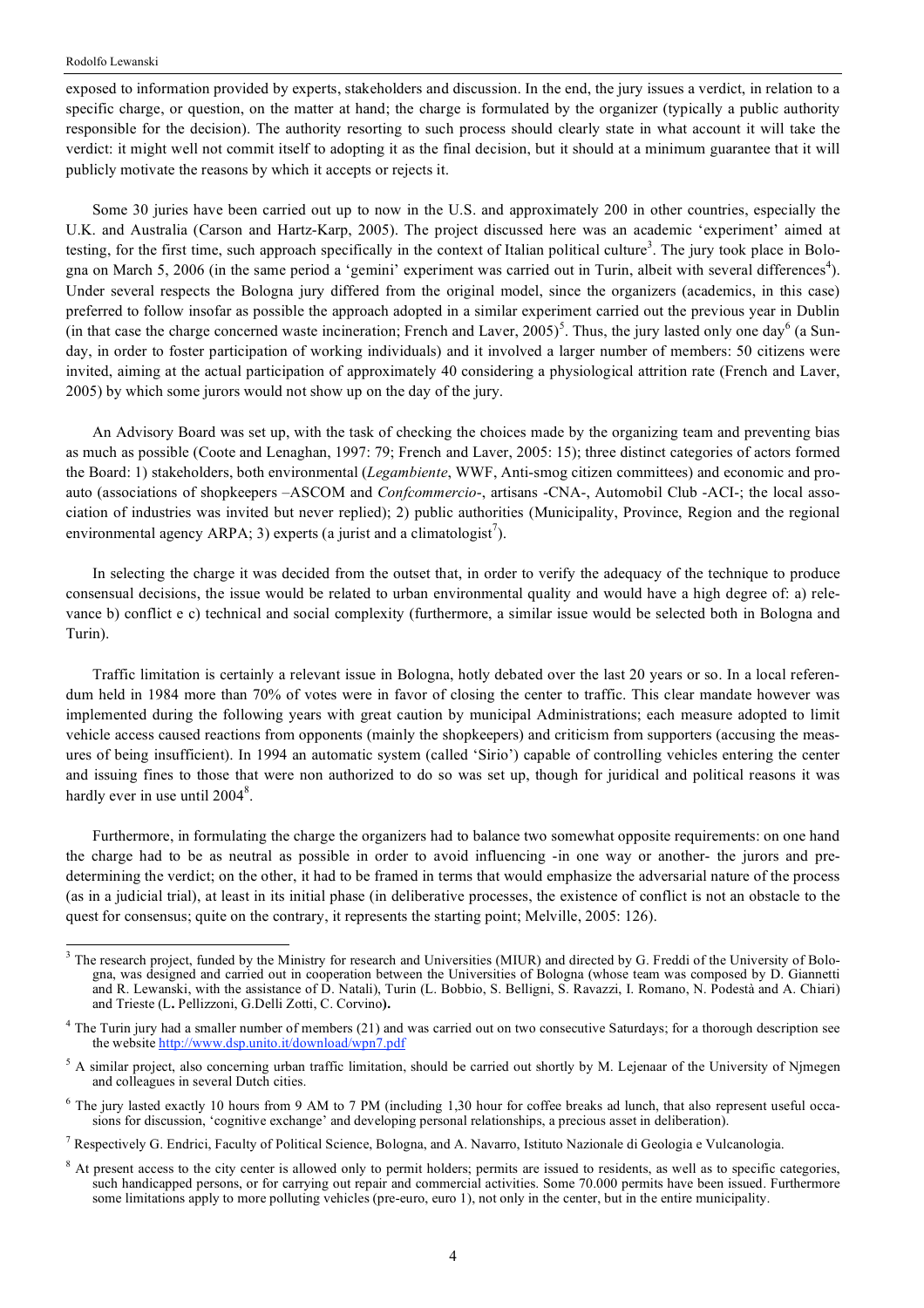The charge was formed by a general question: Should vehicle access to the city center be free or limited? Jurors were also asked what type of approach they would recommend to limit vehicle access, i.e.

- a) should the present regulatory approach, based on authorizations, be maintained?
- b) should any vehicle be allowed access provided it pays a daily ticket (economic approach)?
- c) should only less polluting vehicles be allowed access (technological approach)<sup>9</sup>?

#### **4 EVALUATING THE BOLOGNA EXPERIMENT**

The Bologna citizen jury will be -synthetically, due to available spece- evaluated on the basis of four distinct criteria, partially derived from the deliberative democracy literature (Fung, 2003; Carson and Hartz-Karp, 2005): inclusion, quality of deliberation, effectiveness of deliberation, and influence.

### **4.1 Inclusion**

The project's aim was to recruit a group of citizens who would constitute a randomly selected microcosm of the overall population, representative in respect to four demographic features (age, gender, education, area of residence -center or periphery; 1/7 of the population lives in the center-). The principle of inclusion however requires that exceptions be made to representativeness in order to allow for the participation of 'voices' that would otherwise be absent. Jury members were selected with the assistance of a major polling firm (SWG) through a two phase process.

First, a random sample of 1,000 inhabitants of Bologna statistically representative of the overall population was singled out. These individuals were interviewed by telephone; questions concerned their opinions on such aspects as involvement in politics, the environment, and urban traffic and pollution. At the end, they were asked if they would be willing to take part in an innovative participatory experience that would discuss traffic limitation in the city center (they were told that they would receive a 100 euro bonus, in recognition for their expenses and time); 239 persons volunteered at that stage. A few weeks later, these were contacted again until 50 individuals fitting into the required demographic categories volunteered to participate in the venue. On the day of the jury 38 of these showed up. In addition, in order to assure inclusion of relevant 'voices' as previously mentioned, 4 shopkeepers of the center were invited and took part in the jury<sup>10</sup>.

Table n. 1 compares the demographic features of the citywide sample with those of the actual jury members, evidencing that several categories were over-represented in the jury due to an 'attrition' effect, i.e. the actual turn-out on the day of the jury: males, the age bracket between 45 and 64, residents of the periphery, and entrepreneurs, employees, housekeepers and shopkeepers (due to the inclusion of 4 additional members of this category, as mentioned above).

Jury members were chosen on the basis of demographic characteristics, but not of their attitudes. It did however turn out that they did differ from the citywide sample in respect to their opinions: jurors (note: before participating in the jury) were more interested in politics, had a higher sense of political competence (but not of political efficacy), cared more about the environment (e.g. having to choose, 60% of the citywide sample gives priority to employment, whereas 64% of the jurors give priority to the environment), and were more favorable to limiting traffic.

The experiment shows that it is possible to involve a reasonably representative microcosm of citizens in deliberative practices. Though not perfectly respondent to the initial design, the actual turn-out of selected citizens on the day of the jury proved to be satisfactory (38 out of 50, plus 4 shopkeepers, for a total of 42); the attrition rate was comparable to that of other similar events (8%, the same ratio as in the Dublin jury; French e Laver, 2005: p.6).

 $9$  The Turin experiment opted for another way of formulating the charge, i.e. by using 6 scenarios referring to different policy approaches: 0- present policy (alternate license plate numbers 2 days a week; 1-alternate license plate numbers for an increasing number of days; 2- Los Angeles (vehicles discriminated on the basis of their emissions); 3- Zurich (dividing space among road users), 4- road pricing, 5- car pooling).

<sup>&</sup>lt;sup>10</sup> Jurors filled out two questionnaires, one in the morning before the jury started, the other at the end of the jury (containing the same questions; the evening one also enquired about the jurors' satisfaction in taking part in the experience).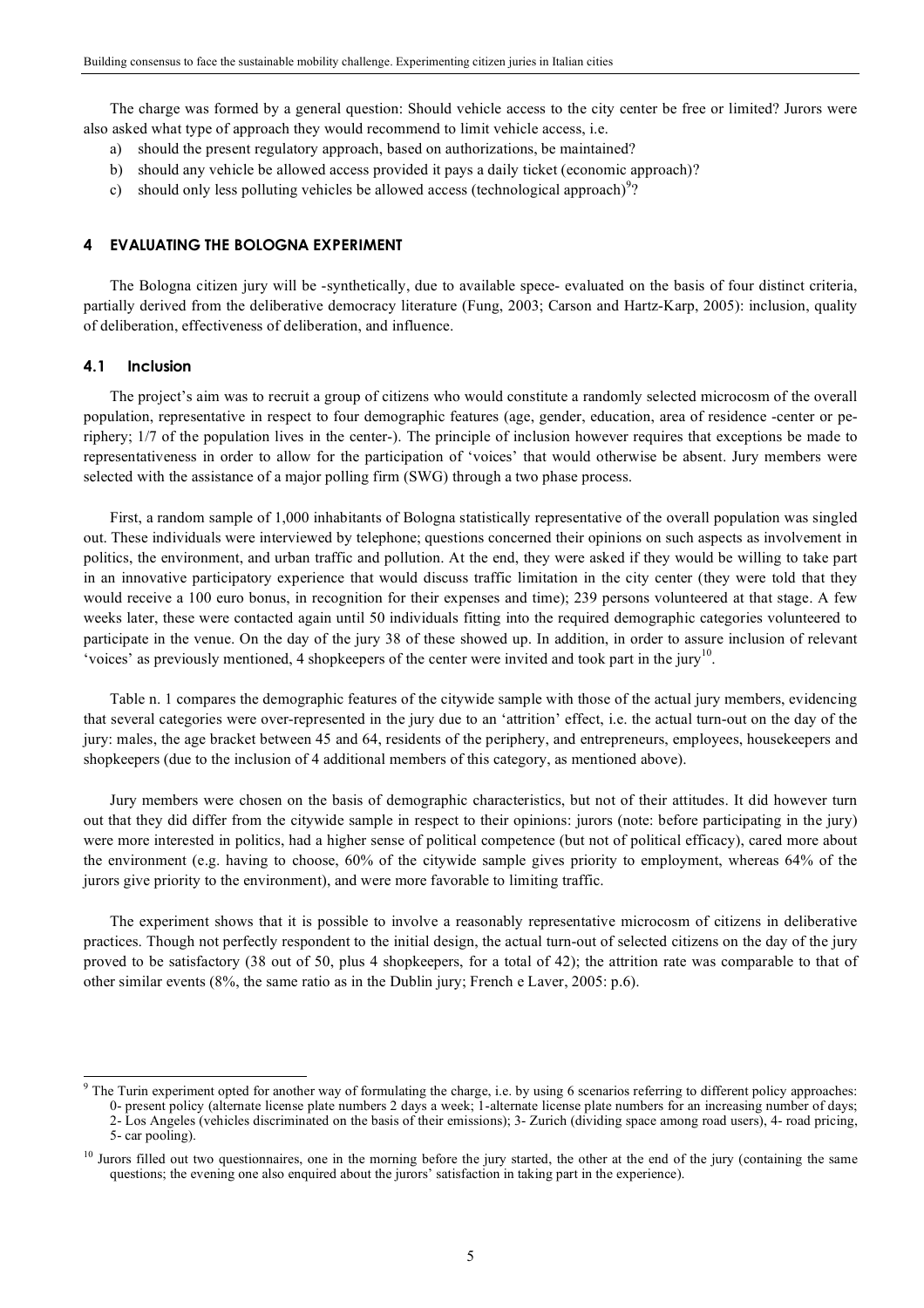#### Rodolfo Lewanski

| <b>Demographic categories</b>       |              | 1) City-<br>wide sample |                          | 2) Jury<br>members |                | <b>Difference</b><br>$1 - 2$ |
|-------------------------------------|--------------|-------------------------|--------------------------|--------------------|----------------|------------------------------|
|                                     |              | $(N=1000)$              | $(N=42)$                 |                    |                |                              |
|                                     | ${\bf N}$    | $\frac{0}{0}$           | ${\bf N}$                |                    |                | $\frac{0}{0}$                |
| Age                                 |              |                         |                          |                    |                |                              |
| 18-24                               | 57           | 6                       | $\mathbf{1}$             | $\overline{c}$     | 3              |                              |
| $25 - 34$                           | 157          | 16                      | $\overline{4}$           | 10                 | 6              |                              |
| $35 - 44$                           | 183          | 18                      | $\overline{\mathcal{L}}$ | $10\,$             | 9              |                              |
| $45 - 54$                           | 148          | 15                      | 13                       | 31                 | $-16$          |                              |
| 55-64                               | 148          | 15                      | 10                       | 24                 | $-9$           |                              |
| Above 64                            | 307          | 31                      | 9                        | 21                 | 9              |                              |
| Gender                              |              |                         |                          |                    |                |                              |
| Male                                | 463          | 46                      | 22                       | 52                 | $-6$           |                              |
| Female                              | 537          | 54                      | 20                       | 48                 | 6              |                              |
| Education                           |              |                         |                          |                    |                |                              |
| Primary                             | 103          | 10                      | $\overline{4}$           | $10\,$             | $\mathbf{1}$   |                              |
| Secondary                           | 216          | 22                      | $\overline{7}$           | 17                 | 5              |                              |
| High school student                 | $\mathbf{1}$ | $\theta$                | $\overline{0}$           | $\overline{0}$     | $\overline{0}$ |                              |
| High school diploma                 | 354          | 35                      | 15                       | 36                 | $\overline{0}$ |                              |
| University student                  | 60           | 6                       | $\overline{4}$           | 10                 | $-3$           |                              |
| University degree                   | 264          | 26                      | 11                       | 26                 | $\theta$       |                              |
| Profession                          |              |                         |                          |                    |                |                              |
| Entrepreneur                        | 14           | $\mathbf{1}$            | $\overline{4}$           | 10                 | $\mbox{-}8$    | $\ast$                       |
| Artisan                             | 14           | $\mathbf{1}$            | $\mathbf{1}$             | 2                  | $-1$           |                              |
| Shopkeeper                          | 11           | $\mathbf{1}$            | 3                        | 7                  | $-6$           |                              |
| Other self-employed                 | $30\,$       | 3                       | $\boldsymbol{0}$         | $\boldsymbol{0}$   | $\mathfrak{Z}$ |                              |
| Professional (lawyer, doctor, etc.) | 50           | 5                       | $\mathbf{1}$             | 2                  | 3              |                              |
| Manager                             | 12           | $\mathbf{1}$            | $\mathbf{1}$             | 2                  | $-1$           |                              |
| Teacher                             | 54           | 5                       | $\overline{c}$           | 5                  | $\mathbf{1}$   |                              |
| White collar                        | 29           | $\overline{3}$          | 3                        | $\boldsymbol{7}$   | $-4$           |                              |
| Employee/private                    | 118          | 12                      | $\overline{\mathcal{L}}$ | $10\,$             | $\sqrt{2}$     |                              |
| Employee/public                     | 79           | 8                       | $\mathbf{1}$             | $\overline{2}$     | 5              |                              |
| Employee (other)                    | 11           | $\mathbf{1}$            | $\boldsymbol{0}$         | $\boldsymbol{0}$   | $\mathbf{1}$   |                              |
| Blue collar                         | 54           | 5                       | $\overline{c}$           | 5                  | $\mathbf{1}$   |                              |
| Agricultural worker                 | $\mathbf{1}$ | $\overline{0}$          | $\overline{0}$           | $\overline{0}$     | $\overline{0}$ |                              |
| Student                             | 79           | 8                       | 3                        | $\overline{7}$     | $\mathbf{1}$   |                              |
| Housekeeper                         | 76           | 8                       | $\overline{4}$           | 10                 | $-2$           |                              |
| Retired                             | 354          | 35                      | 12                       | 29                 | $\overline{7}$ |                              |
| Unemployed                          | 14           | $\mathbf{1}$            | $\mathbf{1}$             | 2                  | $-1$           |                              |
| Center/periphery                    |              |                         |                          |                    |                |                              |
| Center                              | 143          | 35                      | 11                       | 26                 | 9              |                              |
| Periphery                           | 857          | 65                      | 29                       | 69                 | $-4$           |                              |
|                                     |              |                         |                          |                    |                |                              |

A very down-to-earth, yet very relevant, aspect connected with this aspect is the duration of the event. Clearly, longer duration would allow for deeper dialogic and cognitive processes and therefore improve the quality of the verdict. But it is also quite obvious that that a jury lasting 4 or 5 days would increase the attrition problems highlighted above in respect to jury composition (individuals with work or family obligations would find it difficult to participate).

# **4.2 Deliberation quality**

One of the basic assumptions of deliberative democracy is that an appropriately structured 'space' is required in order to ensure that an actual dialogue (and not a debate in which participants hold 'crystallized' positions) takes place. A dialogue implies that there is a 'climate' of mutual respect (Goodin, 2005: 190), in which *all* participants have adequate opportunities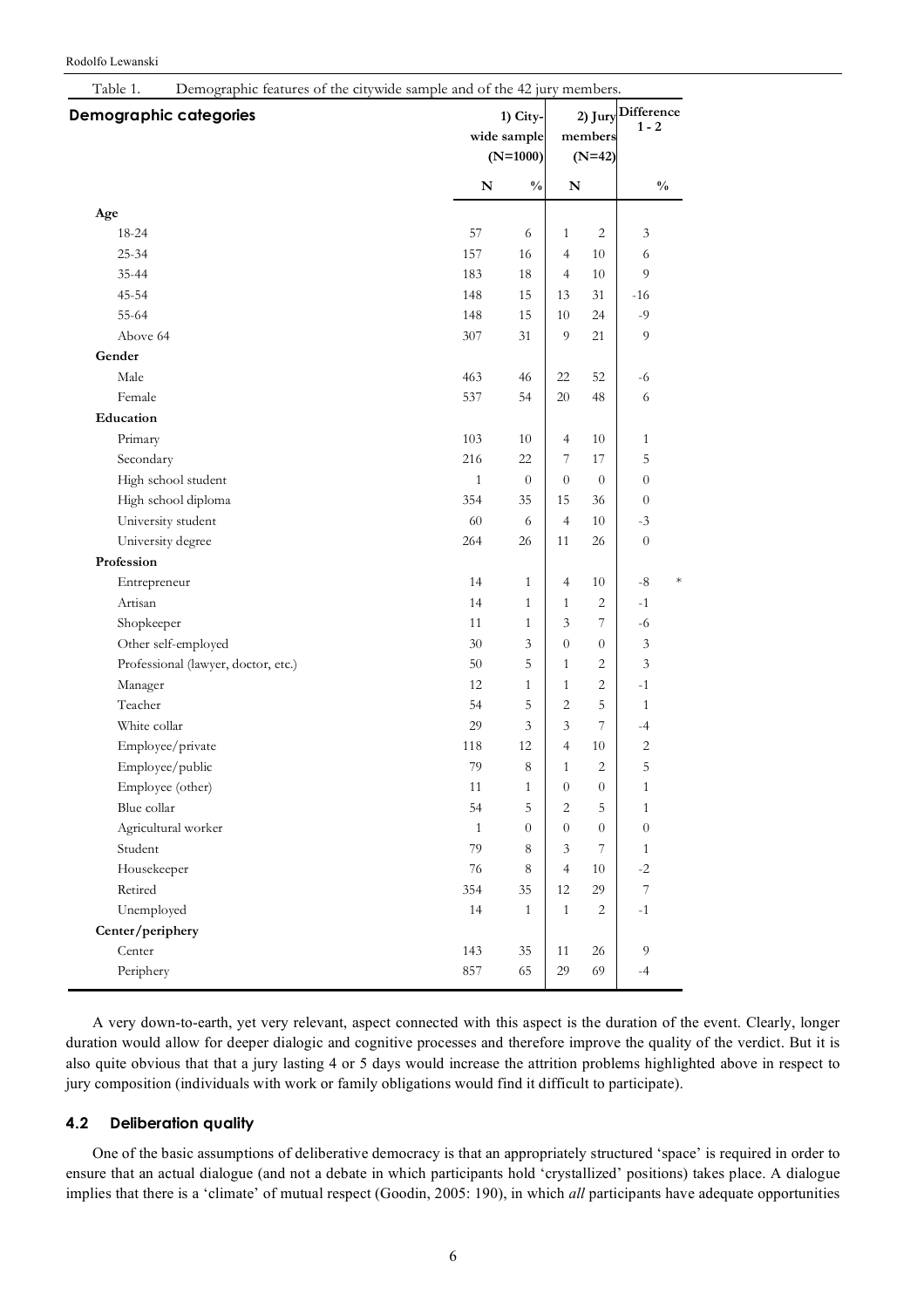both of expressing their views and of being listened to. Only thanks to dialogic exchanges in such a context can opinion shifts possibly occur (Fung and Wright, 2003b: 27). Structure and rules must protect participants against manipulative or aggressive behavior.

In the Bologna jury, a rather rigid structure was proposed by the organizers (and approved by the Advisory Board, but not discussed with the jurors); the rules defined precise timings and who was entitled to speak in each specific phase of the process. A moderator was in charge of keeping the process on schedule and making everyone respect it (this did create a few tensions, but the process overall ran quite fluidly). Understandably, this rigidity implies a *trade-off*: if it ensures that all participants (including Parties and authorities) have a chance to express their views, albeit within a constrained time frame, on the other hand it also causes unforeseen needs (to express emotions, to discuss further) to be sacrificed. Overall, the 'climate' was respectful and conducive to exchange of opinions.

#### **4.3 Effectiveness of deliberation**

Deliberation aims at reaching consensus through cognitive change and transformation of preferences, in turn produced by exposure to relevant information and knowledge, presented to jurors in clear and balanced ways by authorities and stakeholders, in documentation provided to them, and elaborated by the jurors through discussion.

In the Bologna case, due to time shortage, the organizers provided jurors beforehand with a document of 20 pages prepared with the help of several administrations, containing basic information (the features of the city center, mobility in the city, the situation of air and noise pollution, the rules governing vehicle access to the center at the time, the specific roles of the responsible authorities, plus a brief description of the London road pricing scheme). It was, no doubt, a technical document presenting some difficulties for laypersons.

Also, it was agreed in the Advisory Board that each of the two sides (economic and environmental) would draft a 5 page position paper, that was to be sent to jurors before the 'trial'. Though the environmental side did produce such document, the economic side did not (due to their decision to defect, as discussed below). Thus, in order to avoid an imbalance, the environmental paper was not mailed to jurors (rightly causing the protests of the environmental side), who instead received photocopies of articles appeared during the last year on the topic and selected by the organizers. The environmental document and papers prepared by some of the economic actors were handed out on the day of the jury.

On the day of the venue, jurors heard 3 testimonies (20 minutes each) from both sides. Testimonies could be either experts (the environmentalists invited two epidemiologists) or 'partisan' speakers. It is worth noticing that more than 80% of the jurors evaluated the contribution given by the testimonies of the two sides and of the administrations as positive: they had increased their knowledge on the subject and that they had provided arguments of general -rather than partisan- character. Subsequently jurors listened to the questions the two sides posed to the local administrations and their answers. They also had the opportunity to pose their own questions to the two sides and to the administrations. Though it is not possible to analyze in depth the dialogic process that took place, suffice it here to say that jurors discussed and considered a wide variety of topics and policy measures to cope with the externalities connected with vehicle traffic. Though the jurors had no specific competence in reference to the subject under consideration, they do not seem to have been shied off by the technical complexity.

From observation and subsequent analysis of the taped discussion, it emerges quite clearly that within the jury's discourse one specific frame (Rein and Schön, 1991: 263), quickly became hegemonic in defining the nature of the issue, i.e. the reasons for limiting traffic in the city center. Such frame is constituted by the negative effects of air pollution on human health (in the words of a juror: 'anybody walking in the center nowadays, working there, in the shops, under the arcades, is breathing particulate....'). Other externalities (noise, accidents, quality of life, etc.) had a very minor role in discussions. There are two reasons accounting for this. The first is that the 'external' context influenced the jury (including representatives of the two sides): vehicle pollution has become a widely acknowledged fact by now, as legal thresholds have been enacted; frequent smog alarms and media coverage are there to remind of the existence of the problem year after year. Secondly, the defection of some of shopkeeper associations weakened the economic side. The testimonies of the environmentalists were more influential because of the 'status' of their two medical testimonies (presenting ample empirical evidence) and the stronger arguments used. Available literature (Fishkin and Rosell, 2004: 56) confirms that experts can produce a bias among participants. Perhaps if the shopkeeper associations had decided to participate and had brought more 'technical' experts as testimonies, the final outcome might have been different. The speakers of the economic actors who did accept to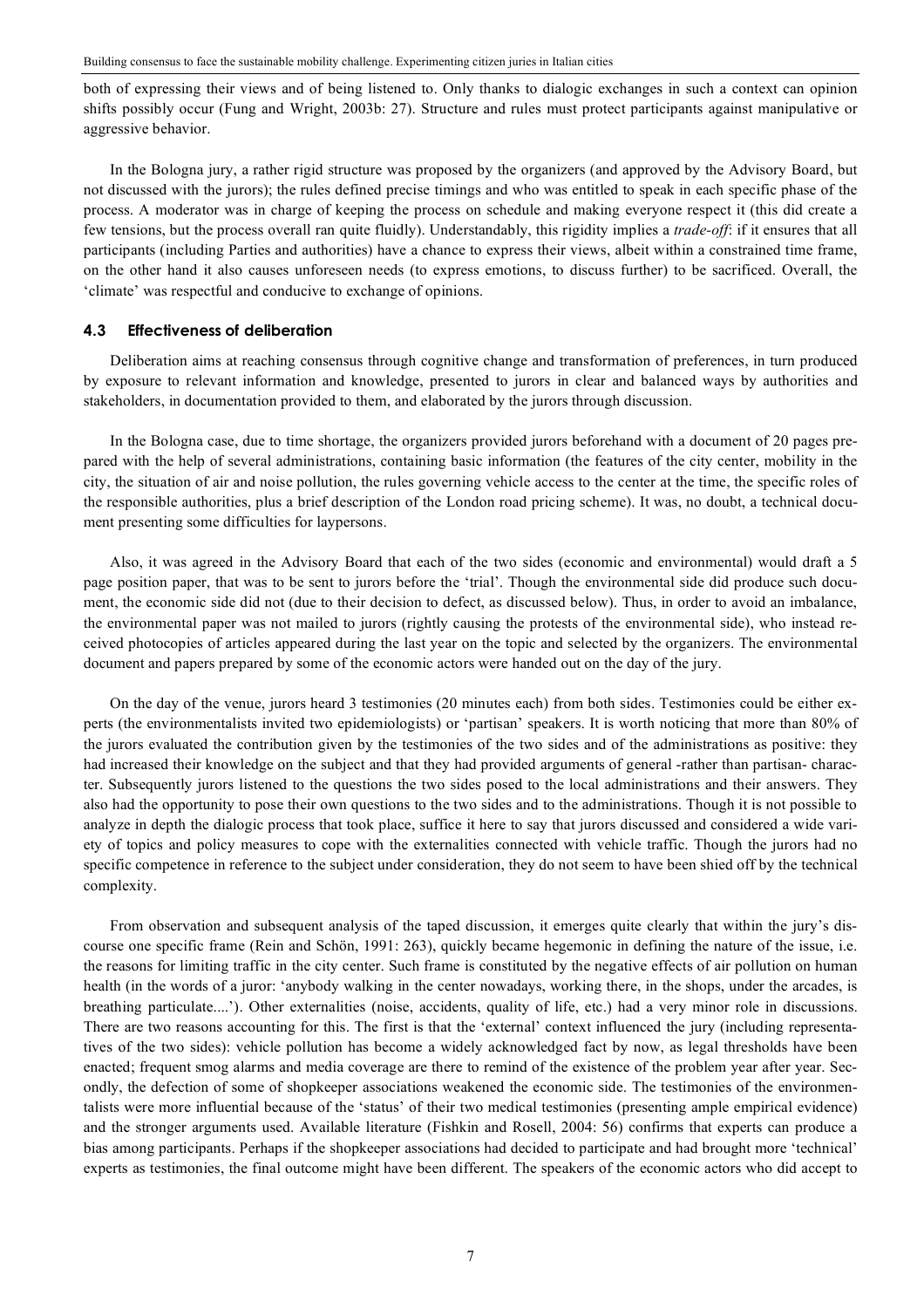#### Rodolfo Lewanski

come did not question the seriousness of the pollution situation and its consequences, nor did they oppose the limitation of traffic in the center in principle.

The jurors then split up into three groups, assisted by professional facilitators<sup>11</sup>, to discuss the verdict. Table 2 shows the essential elements of the positions each group expressed on the general charge and on the questions concerning the approach to be used in limiting traffic. The groups expressed similar positions on all charges except 1c. Finally, the issue was discussed in a plenary meeting with the assistance of a moderator.

| Charges      | $1 - Access$ should be | $1a$ – regulatory ap-   | 1b-economic ap-       | $1c - technological$     |
|--------------|------------------------|-------------------------|-----------------------|--------------------------|
|              | limited                | proach (permits)        | proach (road pricing) | approach (vehicle        |
|              |                        |                         |                       | emissions)               |
| Group 1      | <b>YES</b>             | <b>YES</b>              | NO                    | <b>YES</b>               |
|              | - also mopeds and      | - good delivery only    | - 2 tickets/month     | (with conditions)        |
|              | motorcycles            | in certain hours        |                       |                          |
|              | - limited no. of per-  | - clear criteria for    |                       |                          |
|              | mits/month for all     | permit release          |                       |                          |
|              |                        | - strict control        |                       |                          |
| Group 2      | <b>YES</b>             | <b>YES</b>              | N <sub>O</sub>        | <b>YES</b>               |
|              | - also mopeds and      | - rules for commercial  |                       |                          |
|              | motorcycles            | vehicles                |                       |                          |
|              |                        | - also during the night |                       |                          |
| Group 3      | <b>YES</b>             | <b>YES</b>              | NO                    | N <sub>O</sub>           |
|              |                        |                         |                       |                          |
| Jury verdict | <b>YES</b>             | <b>YES</b>              | NO                    | N <sub>O</sub>           |
|              |                        | strict control          |                       | - issue permits in rela- |
|              |                        | permits to be           |                       | tion to emissions pro-   |
|              |                        | reviewed periodically   |                       | duced by vehicle (see    |
|              |                        | also mopeds             |                       | 1a)                      |
|              |                        | and motorcycles         |                       | - more information on    |
|              |                        | flexibility/            |                       | pollution and how to     |
|              |                        | temporary permits       |                       | reduce it                |

Table 2. Positions of the 3 groups in respect to the charge and the final verdict.

Deliberative theory highlights that citizen involvement allows their specific values to be brought into the decision making processes. In the Bologna case the jurors spelled out very clearly that they opposed the economic and technological approaches because they would be both socially inequitable (poorer people couldn't afford road pricing, nor to buy a new less polluting – car) and ineffective (road pricing would raise money, but it wouldn't clean the air, as one juror put it).

To what extent has the process brought about change in the jurors' preferences? At the end of the day, as compared to their answers to the morining questionnaire, jurors are both slightly less favorable to completely closing the center to traffic (median value on a scale of 5 from 1.97 to 2.10), but also to totally free access (from 4.44 to 4.61); considering these two positions together , it seems that jurors have moderated their preferences towards an intermediate position that tries to keep the complexity of the situation in account. They are more against lifting limitations before Christmas holidays (up from 3.20 to 3.68), but are less opposed to limitations based on days of the week or hours of the day (down from 3.88 to 3.49) (though in both cases opposition is high); opposition to subordinating limitations to pollution levels increases (from 2.49 to 2.75); they are also less convinced that parking space and public transportation should be provided before introducing limitations (from 1.53 to 1.92). There was also a considerable change in the jurors' preferences concerning the policy approach they thought most appropriate in limiting traffic: the percentage of those in favor of the present permit system rose from 63 in the morning to 89% at the end of the day, whereas those in favor of allowing access to less polluting vehicles declined from 33 to 11%, and those in favor of a road pricing approach from a tiny 3% fell to...zero!

<sup>&</sup>lt;sup>11</sup> The facilitators were V. Baruzzi and M. Guarino of Camina, and W. Sancassiani of FocusLab.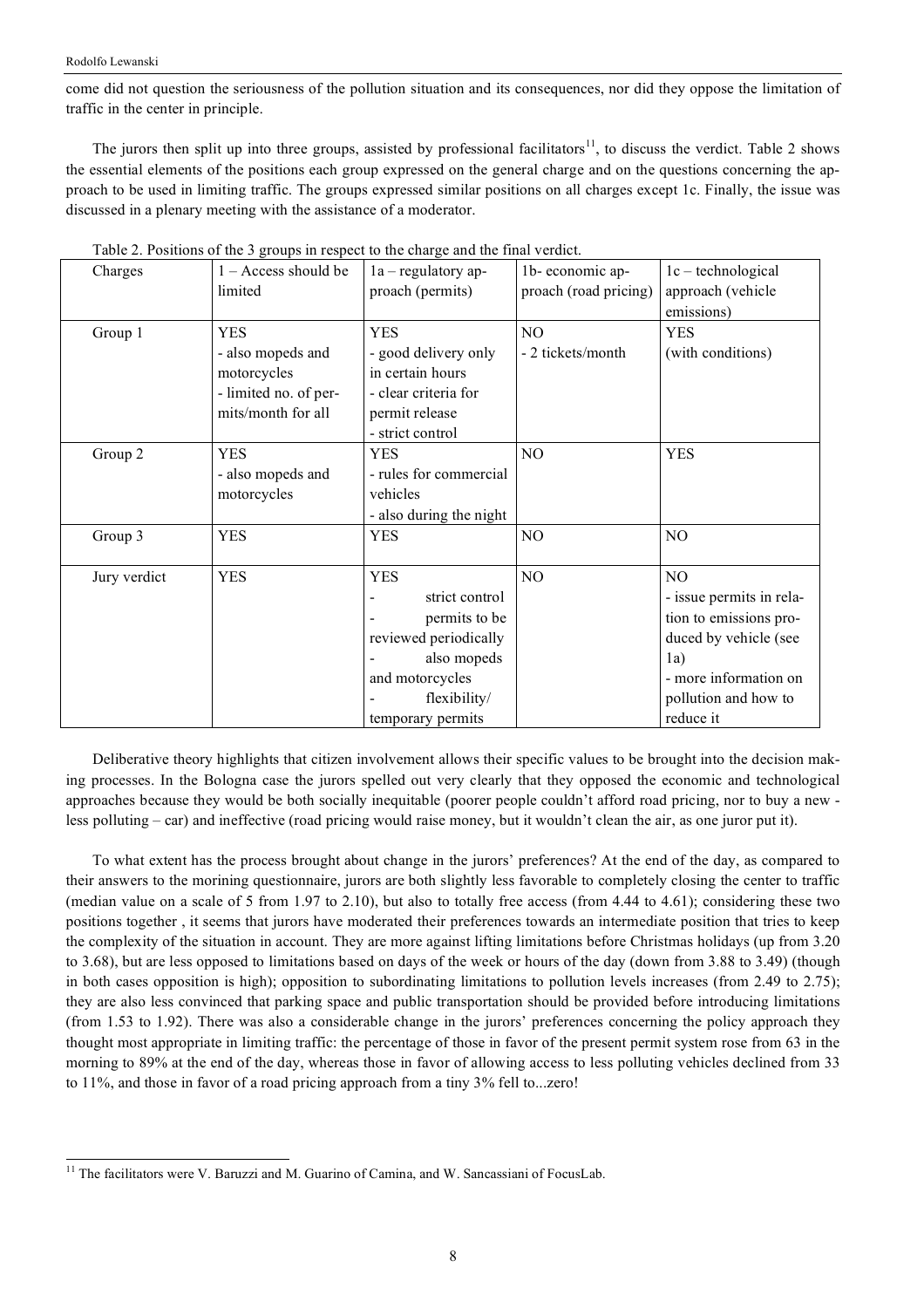At the end, there was a overwhelming consensus with the verdict (97%), though time constraints and possible '*groupthinking*' -i.e. some jurors might have agreed with the group just to favor consensus though they really weren't happy with the outcome- raise the doubt that the consensus reached was somewhat 'shallow'.

#### **4.4 Influence**

Deliberative practices are meant to have an impact on real world decisions. Differently from 'real' juries, that typically are originated by authorities, the Bologna jury, as mentioned, was only an experiment and had no ambition to exert influence on decisions concerning the traffic limitation policies. This was made clear to both the actors in the Advisory Board and to the jurors. Having said this, it is interesting to note that shortly after the jury took place, the Municipality of Bologna decided to introduce a ticket system allowing vehicles to enter the city center; since the verdict strongly opposed this option, it is clear that the jury had no influence at all on the decision making process.

The influence criterion however also concerns another aspect, i.e. the fact that, according to literature, deliberation fosters social capital and civic culture, i.e. the willingness and capability of contributing to the 'public sphere'. The Bologna case shows that citizen juries can sow seeds in this direction. At the end of the day, jury members have increased their sense of competence (median value from 2.67 to 2.95 on a scale of 5) and self-efficacy ((from 2.07 to 2.40). Also, 92% was satisfied or very satisfied of the venue they had taken part in, l'87% would participate in such an event again, and 95% believes that the jury is an appropriate way to involve citizens.

Of course, the effect of the Bologna jury remains limited to its participants (and perhaps to their circle of relatives and friends with whom the jurors might have shared their experience); only a widespread use of deliberative processes could foster the development of social capital on a significant scale.

# **Conclusions**

The Bologna experiment points to several aspects of general interest.

Firstly, it confirmes that, as postulated by theory, deliberation does produce a 'treatment effect' by which preference change takes place. On the other, the risk of (involuntary) bias influencing such change is always just around the corner: how the process is structured, the way the charge is formulated, the information that is -or is not- provided to the jurors, the allocation of time and many more aspects (some apparently minor details) can produce unbalanced influence on the jurors, and thus on the verdict. In this respect, the attrition rate (self-selection of individuals initially volunteering to participate, and subsequently actually showing up for the jury or not) in the recruitment process of members causes a serious bias risk in the composition of the jury. More specifically, if people with an appetite for participation, or individuals attracted by material incentives are those mainly willing to take part in such practices, and if such motivations are systematically associated with specific opinions (e.g if people willing to participate are more pro-environment), then the verdict they produce will be biased as well. Yet, if the composition of the jury does not reflect that of the community affected by the decision at hand, its usefulness and credibility in the eyes of both authorities and the public at large will be undermined. In order to constitute a legitimate basis for decision-making, the verdict must be a proxy of the opinions that the general public would hold if it underwent a deliberative process.

A second point, connected to the previous, concerns citizens' motivation to participate. To assume a 'heroic' will (Melville 2005) to practice democracy is probably unrealistic (especially in times of increasing individualism). Fung and Wright (2003b: 27) indicate that such motivation depends on citizens' perception that their involvement will have some influence on decisions. Citizen involvement can have quite different aims: 1) simply giving people information on problems and solutions that have already been decided on (information); 2) obtain feedback from people in relation to problems and solutions (consultation); 3) demands and critical inputs are taken into account in formulating decisions (involvement); 4) citizens contribute in singling out options and making choices (cooperation); 5) citizens are entrusted with the responsibility of making decisions (empowerment)<sup>12</sup>. Though deliberative practices can involve many of the 'steps' of this 'participation ladder', citizens must perceive that here is 'system responsiveness' (Gastil, 2000: 27), if they are to be persuaded of the usefulness

<sup>&</sup>lt;sup>12</sup> Typology proposed by the International Association on Public Participation -IAP2-, www.iap2.org; a similar 'participation ladder' was developed by Edelenbos and Munnihof, 2001.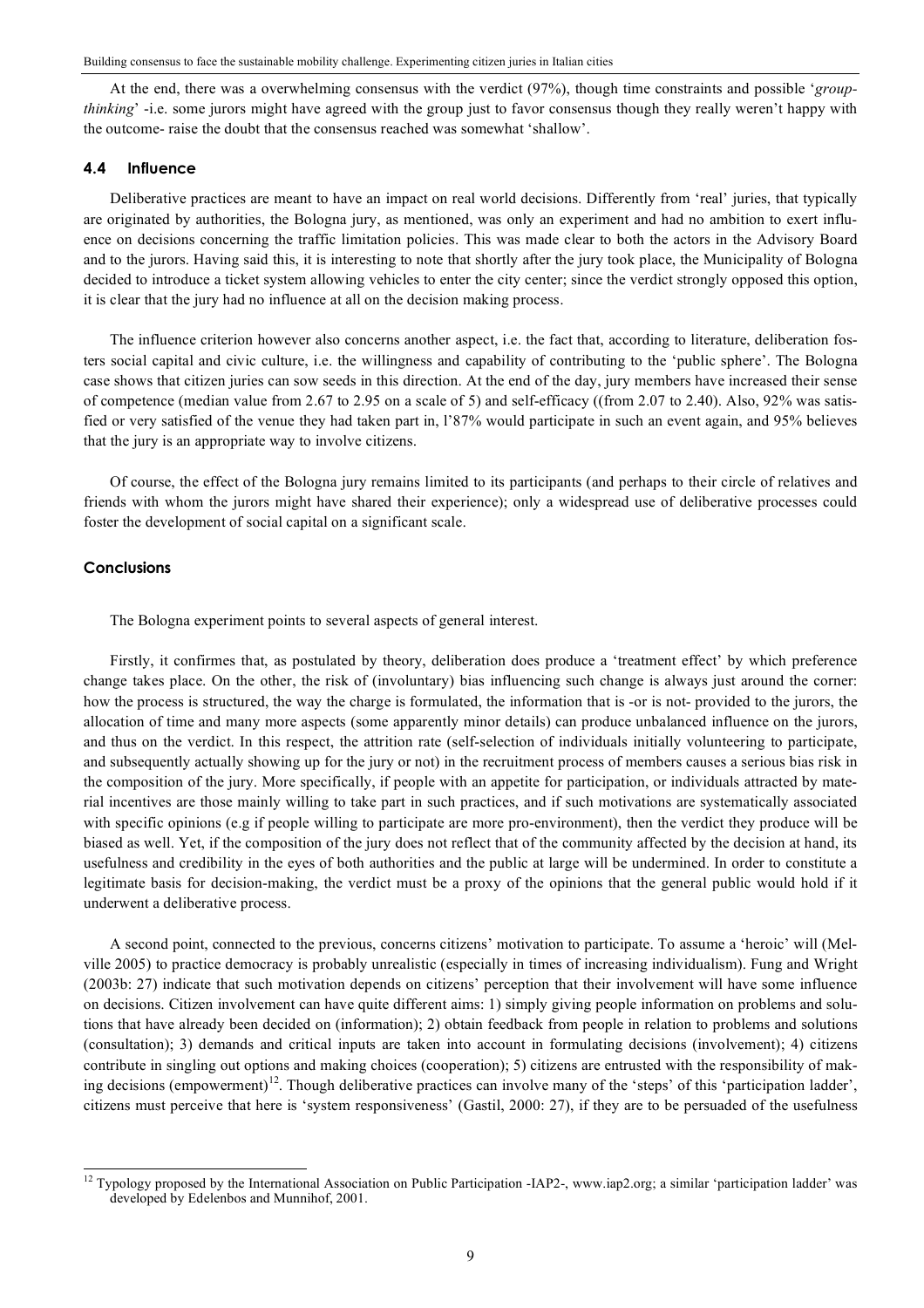of giving their time, energies and intelligence. True: deliberative democracy aims at fostering civic virtues, but if they are inexistent, they must first be built up, through a virtuous circle between social capital and public participation $1<sup>3</sup>$ .

A third point is the attitude of powerful interest groups towards deliberative practices. The question is: why should they want to get involved at all? Fung and Wright (2003b: 35) show that these actors pursue their objectives through '*forumshopping*', i.e. they turn other channels when they can't reach their goals through deliberative processes; if widespread, this practice would poison the resources (firstly trust) on which cooperation is based. There are several examples of actors refusing to take part in citizen juries. In 2001 beverage producers in New South Wales (Australia), after agreeing on the process focused on the introduction of a container deposit (Carson and Hartz-Karp, 2005), decided to defect shortly before the jury took place. In 2003, the mayor of Dublin, who had initially accepted the invitation by the university to take part in a citizen jury on waste incineration, suddenly backed out (French and Laver, 2005). In the Bologna case, the two major shopkeeper associations, after being part of the Advisory Board and having accepted to take part in the jury, decided (without notice) to quit just days before the jury took place. What the precise motivations were, it remains unknown. Yet the probable explanation, based on available elements, is that some of their requests (e.g. lifting traffic limitations during Christmas shopping) had been accepted by the Municipality and thus they had no desire for the topic being further raised in public.

This attitude might not all be the result of rational calculations; the possibility of resistance to innovation should be considered. But, whatever the explanation for this type of behavior, deliberative democracy faces a basic paradox: the potential interest for deliberation lies in its capability to tackle conflictual issues (such as sustainable mobility); yet that very adversarial nature of the issues might persuade interest groups to flee from deliberation because they might find themselves 'disarmed' because deliberation obliges them to behave responsibly (Hendriks, 2002: 65), but also because they cannot benefit from the asymmetries of power they enjoy usually (as in pressure politics).

On the other hand, it is interesting to note that the Bologna jurors, though strongly in favor of traffic limitation in the city center in order to enhance the environment and protect human health, were neither opposed to economic interests nor insensitive to their specific needs; quite on the contrary, the jury tried to indicate solutions to their specific problems (for example the delivery of goods to the shops). More in general, not all the preference shifts that occurred during the process were pro-environment, as discussed above. Perhaps interest groups should have more trust in the judgement of ordinary citizens, when they have the opportunity to be exposed to thorough information and discussion, as well as in their own capability to provide convincing arguments.

Beyond the experiment -however scientifically interesting- the hope is that carrying out such venues will gradually contribute to spreading the idea, both among those who have responsibility for decision-making on the basis of a representative mandate and among stakeholders, that innovative deliberative approaches based on direct involvement, and some degree of empowerment, of affected communities are available and can be useful.

# **REFERENCES**

BÄCHTIGER A., STEINER J. (2005), «Introduction», in *Acta Politica*, n. 40, pp. 153-168.

BARBER B. (1984), *Strong Democracy*, University of California Press, Berkeley.

BOBBIO L. (2004) (ed.), *A più voci*, Edizioni Scientifiche Italiane, Rome-Naples.

Carson L. - Hartz-Karp, J. (2005), «Adapting and Combining Deliberative Designs: Juries, Polls and Forums», in Gastil J., Levine P., (ed.s) (2005) *The Deliberative Democracy Handbook: Strategies for Effective Civic Engagement in the Twenty First Century*, Jossey Bass, San Francisco.

Carson L. (2006), «Community Engagement: The Australian Experience», in *Rivista Italiana di Politiche Pubbliche*, n.2, to be published.

CHAMBERS S. (2003), «Deliberative Democratic Theory», *Annual Review of Political Science*, 6, pp. 307-326. COOTE A., LENHAGLAN, J. (1997), *Citizens' Juries: From Theory to Practice*, IPPR, London.

CROSBY N., NETHERCUT D. (2005), «Creating a Trustworthy Voice of the People», in Gastil, J. and Levine, P. (ed.s), *The Deliberative Democracy Handbook. Strategies for Effective Civic Engagement in the 21st Century*, Jossey Bass, San Francisco, pp. 111-119.

<sup>&</sup>lt;sup>13</sup> For an example of how it is possible to avoid such a vicious circle, see Podziba, S., Social Capital Formation, Public Building and Public Mediation: The Chelsea Charter Consensus Process, Kettering Foundation occasional paper, 1998.